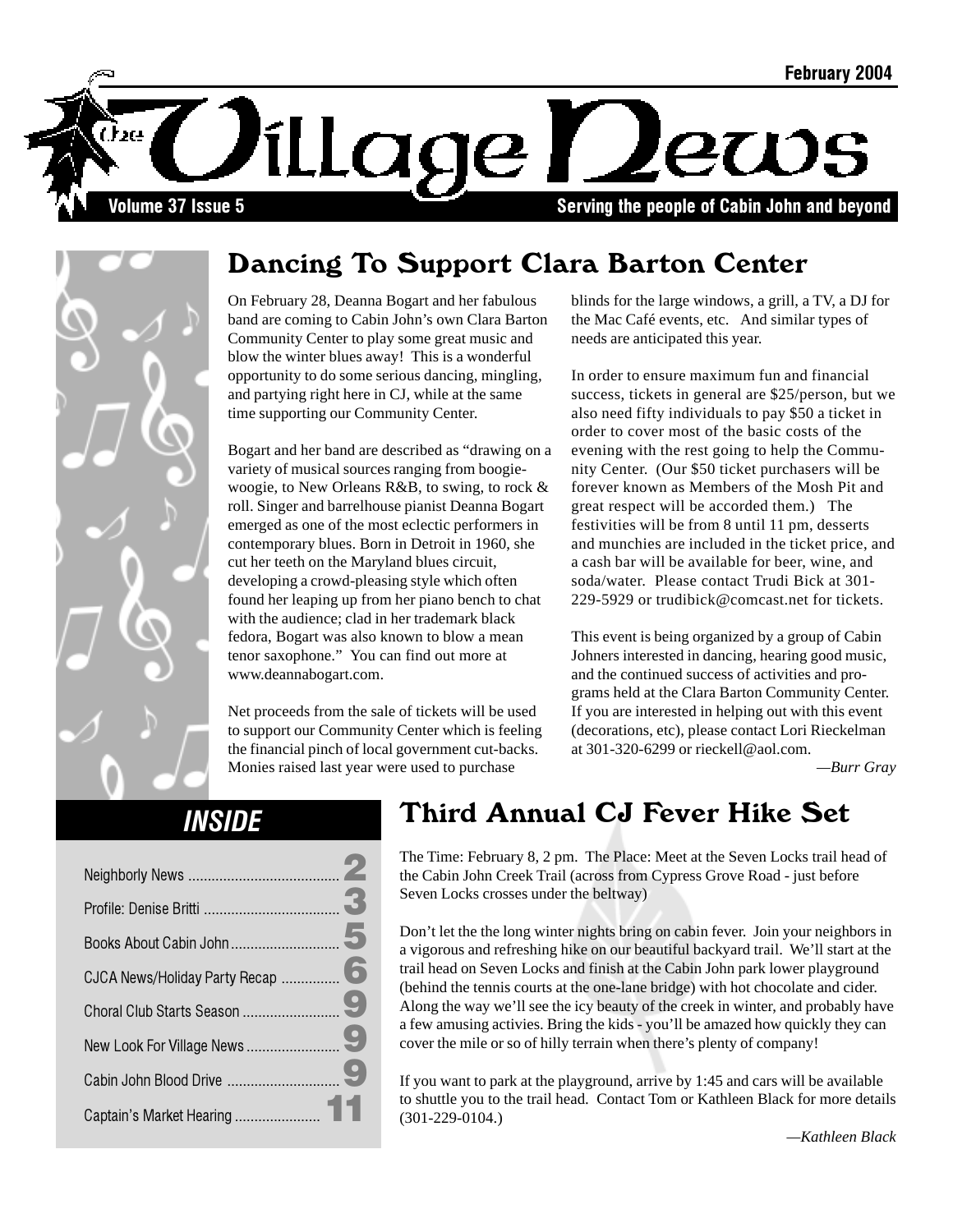

## Neighborly News *by Barbara Martin*

**Frances Wolowitz** died in December, at 92. Mrs. Wolowitz, a native Washingtonian, was supervisor of elementary education for the DC school system in the 1960s, then principal of Amidon Elementary School in Southwest Washington. She received a Eugene and Agnes Meyer award that enabled her to visit Europe and study the operations of summer camps for the children of U.S. servicemen and diplomats stationed abroad. Mrs. Wolowitz lived on Carlynn Court with her daughter and son-in-law, **Linda and Tevy Schlafman.**

**Ann and Chuck Cochran** are new neighbors on Tomlinson Terrace. They moved to Cabin John from McKinley Street in Bethesda. Chuck is chief operating officer of the American Speech Language Hearing Association in Rockville; Ann is a writer specializing in health, medical, and travel writing. Their four children attended Whitman High School, where the youngest, **Harris Clarke**, is now a senior.

Allan Shedlin of 81<sup>st</sup> Street is the founder of Dads Unlimited, a counseling organization that helps men become the dads they want to be in their children's lives. Recently published is his booklet, *The Freedom of Limits*, first in a series of publications entitled *Understanding and Dealing with Parenting Clashpoints.*



**Betty Burchell** died in November. Betty lived in Glen Echo and was for many years the organist and pianist for the American-Chinese United Methodist Church at 77<sup>th</sup> Street and Macarthur.

An absolutely wonderful *Fiddler on the Roof* was presented in November by the talented and hardworking young people of Whitman High School. Reed and I enjoyed it as much or more than anything we've seen at the Kennedy Center. Great price and location, too. CJ's **Sara Wright** of 79<sup>th</sup> Street and **Martha Fortune** of Riverside Drive made big contributions to the show.

An exhibit of canvases by local artist **James Hilleary** was held at the Edison Place Gallery, November-January. Jim is a painter of the Washington Color School. He has lived on Osage Lane for many decades.

Here's an update on the birds reported hanging out on **Betty Johnson's** roof in the fall (Macarthur and Seven Locks). Betty's Seven Locks neighbor, **Jeri Metz** , reports that they are black vultures, a protected species. "I value them for their ability to keep rodents out of our compost piles and our gardens. They are carrion birds, primarily eating dead and decaying animals, thus keeping the rest of the animal population from disease. They did nest nearby, but on the ground, as this species finds a safe stump or brambles to nest. I think the young one is a male, as it was 'displaying' for my ducks the other day."

We have many fine honor students in Cabin John. Here are the Honor Roll students from Walt Whitman High School:

*9th Grade*: Braeden Bumpers, Patrick Cable, Aidan Fitrzgerald, Keva Garg, Julia Goodwin, Christopher Ingraham, Gregory Johnson, Gregory Kingscott, Amanda LaCurto, Elyse Martin, Benjamin Miles, Craig Miller, Lauren Neudorfer, David Roberts, William Robinson, Nolan Rodman, Pablo Song, Jessica Stahl, Zoe Walsh; *10<sup>th</sup> Grade*: Olivia Ackerman, Martha Fortune, Brittany Gobish, Rafael Gueits, John Lin, Katie Patch, Bryan Reisberg, Garrick Sheldon, Dillon Stewwart, Scott Veidenheimer, Hannah Wilkoff, Catherine Wilmarth, Sara Wright;  $11<sup>th</sup> Grade$ : Vinay Aggarwal, Alyson Goldstein, Kirby Jarrell, Samuel Lazarus, Chelsea looper-Stockwell, Daniel Roberts, Erica Wright; *12th Grade*: Kelly Bender, Kelly Davison, Begona Fernandez, Jennifer Ford, Marina France, Bradley Johnson, Joseph Lee, Lauren Penman-Garcia, Jacob Stangel.

And from Pyle Middle School: Erin Alloway, Wynne Anderson, Jordan Avery, Thomas Berry, John Bick, Danielle Bloch, William Bumpers, Zachary Cable, Lienard Chang, Alexandra Cheney, Laura Devinsky, Hannah Duffy, Mario Finelli, Jr., Daniel Forstein, Kyle Fyock, Kathleen Giese, Brian Gobish, Michael Goldstein, Isabel Crinker, Caleb Hil, David Hoppel, Amanda Ingraham, Leah Jennings, Matthew Jennings, Samantha Kastn, Zachary Lund, Paul Maki, Ian Martin, Olivia McCoy, Nicole Morgal, David Neudorfer, Hidemi Omori, Victor Osnos, Nadia Qassem, Gabriella Rojas, Aaron Rosansky, Marielle Rudick-Taft, Woo Shin, Riley Sieber, Michael Stahl, Allison Veidenheimer, Sam Walsh, Kate Wilkoff, Tania Yavari.

*Every reader of the Village News is a reporter for this column. Please call 301-229-3482 or e-mail barbmartin@comcast.net with news of births, deaths, marriages (present or former residents) new neighbors, special honors.*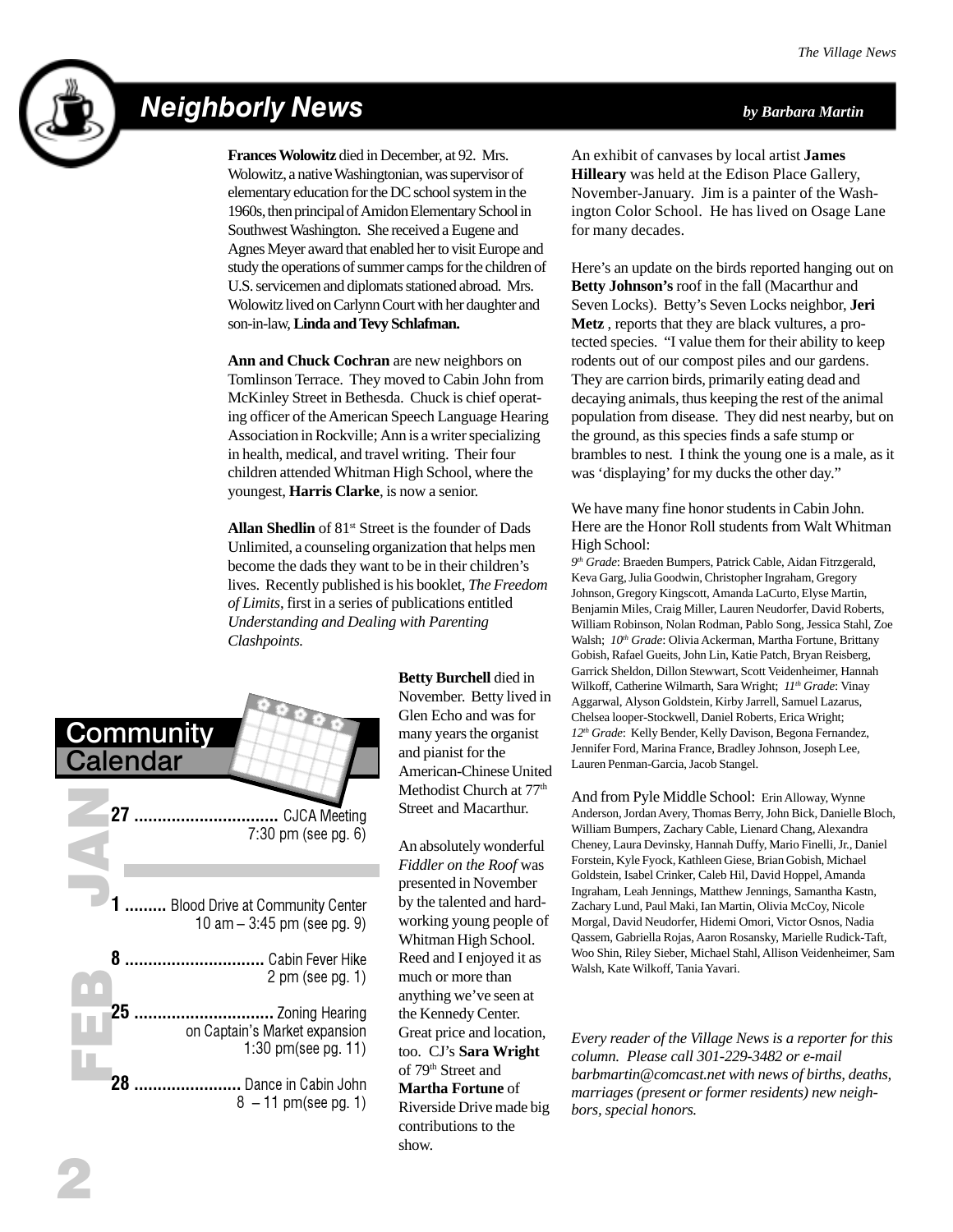## Denise Britti: This Lady Can Do It

*By Barbara Martin*

If you attended the community holiday party last month, you heard the new Cabin John Chorus sing. This latest addition to our town's richness is the brainchild of Denise Britti.

She was born Denise Vangroll in Cuyahoga Falls, Ohio, a small suburb of Akron. Her parents, Jaap and Mathilde, had come through Ellis Island to the United States from Holland in 1959. Her father came to take a factory job with Goodyear, one of the tire manufacturers headquartered in Akron. Her mother wanted very much to leave the place that was filled with her childhood memories of the years spent under Nazi occupation. She remembered the horror of storm troopers barging into their house looking for men to be conscripted into working for the Germans. By good luck, her father was away at the time. With near starvation conditions, the family often had only tulip bulbs for food. Denise's mother looked to America as the land of her dreams, leaving behind the country of her nightmares.

The Vangrolls' son Alan was born in 1960 and Denise followed in 1962. While she was still a toddler, Goodyear sent her father back to Holland, to The Hague, where the family lived for the next 7 years, with 1 year's assignment in Switzerland. "Like most Dutch people in their generation, my parents spoke four languages—Dutch, German, English, and French. Goodyear considered this a real asset and it was one of the reasons my father began to move up the ranks."

"In Holland, we lived in a 4-story brownstone. The tiny country doesn't have much space, so everything is small and compact. That's probably why Dutch people tend to be organized, neat, and orderly. My brother and I went to the American School of The Hague, a school sponsored by the American Embassy, where all the classes were in English. It's ironic that although my Dutch heritage goes back to the 1600s, I can't speak the language. But my parents wanted their children to be as American as possible, so Dutch was never spoken in our home. One set of grandparents lived in Amsterdam, the other in a small town nearby. We visited them occasionally. Only one grandparent in each set could speak English well enough to communicate with us. It made us feel left out."

When Denise was 6, her brother Michael was born at their home, which was not unusual in Holland. The next year, her father was transferred back to Ohio, and the family made the ocean crossing on a ship.



Denise Britti at home with her cocker spaniel mix, Scout.

Back in Cuyahoga Falls, Denise started third grade in public school. "It took us some time to feel like we fit in. Even though we spoke English, our family still observed Dutch customs and habits that made us a little different from your average Midwesterners. But overall, I remember those years fondly. I did very well academically and had many neighborhood friends. Our common link to this community was that everyone's dad worked for one tire company or another. Goodyear, Goodrich, Firestone, they were all there.

But in the middle of sixth grade, the family moved to Miami, Florida. Her father was now promoted to sales manager for Goodyear's office in Miami which sold tires to Latin America. Of necessity, he added Spanish to his languages. "We used to laugh at my father when he spoke, because he would often mix words from several languages in one sentence."

"In general that return to Florida was a miserable time for me. It was always so very hot and the sunshine was blinding. The climate didn't suit our Northern European heritage nor our Midwestern experience. We rarely, if ever, went to the beach. I can't tell you how many times I got burnt to lobster red after only 15 minutes in the sun. And sixth grade was when Dade County began to desegregate its schools, so my brother and I were bused into Miami's inner city. The classrooms were a disaster because the teachers spent most of their time focusing on discipline. I wasn't learning anything; I was just surviving."

© Pamela Zilly Photography

Pamela Zilly Photography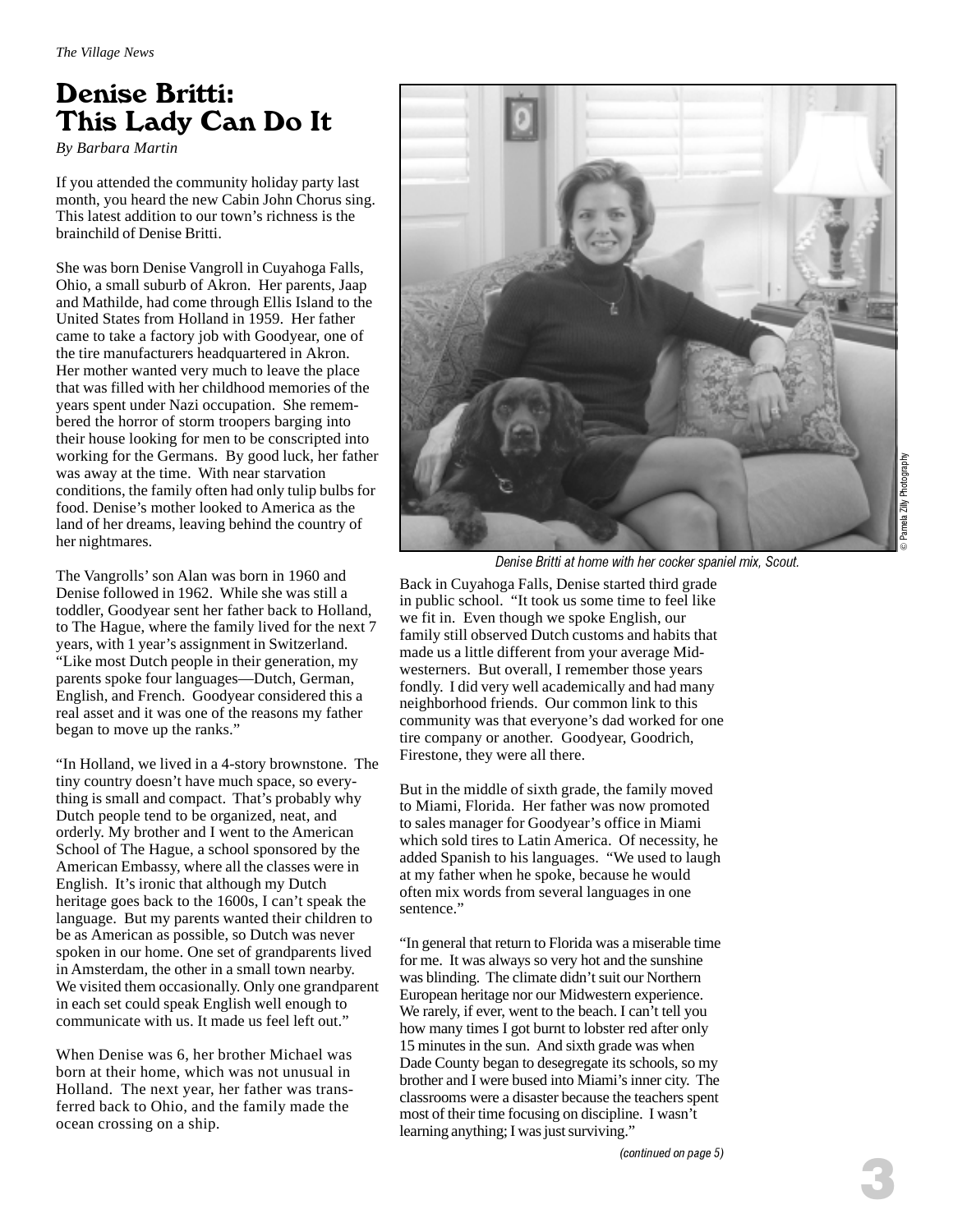# beillé putting the accent on your **SUCCESS**

For more than a decade, Barbara Abeille has been helping people sell or purchase their homes.

Finding a new home can be a challenge. Finding the right realtor can make all the difference.

www.abeillehomes.com



Borinara Awille Coldwolf Bangair Panice 7373 Wistersin Avenue Sedasedo: MD 20311

CG 64011996-6477 bazlarzan elsetilele an sizine-

四會



**Serving Cabin John families since 1939** Rev. David Michaud, M.Div., Pastor

# **Teaching Truth in** a relevant way

| Sunday School 9:30 am              |  |
|------------------------------------|--|
| Sunday Services 11:00 am           |  |
| Wednesday Activities 7:00 pm       |  |
| Mid-Week Bible Study Vassar Circle |  |
| Children 6-10 years old  Annex *   |  |
| * University and Harvard           |  |



## Unique & Beautiful Plantings. Mark Willeber & Co.  $(301)$  320-2040.  $\times$  26 M23 130PM

LANDSCAPING

in barnony aith your

taste & budget

Washingtonian Award Winner.

Unusual Design + Wood Decks + Brack & Stone Patros . Rashuad.

These Ware talk & Pools -

# What does the kingdom of heaven look like?

GOD wants all people to come together as one inservice, in purpose, in fellowship and in worship of their creator. Concord - St. Andrew's United Methodist Church is one of the most diverse congregations in the area. People from all over the world worshiphere — from Japan, Korea, Ghana, Sierra Leone. Czech Republic, Sri Lanka, China, India, South| America, and all over the U.S. Come worship with us, and you might glimpse a growing corner of heaven.

## "Jesus loves the little children, All the children of the world..."

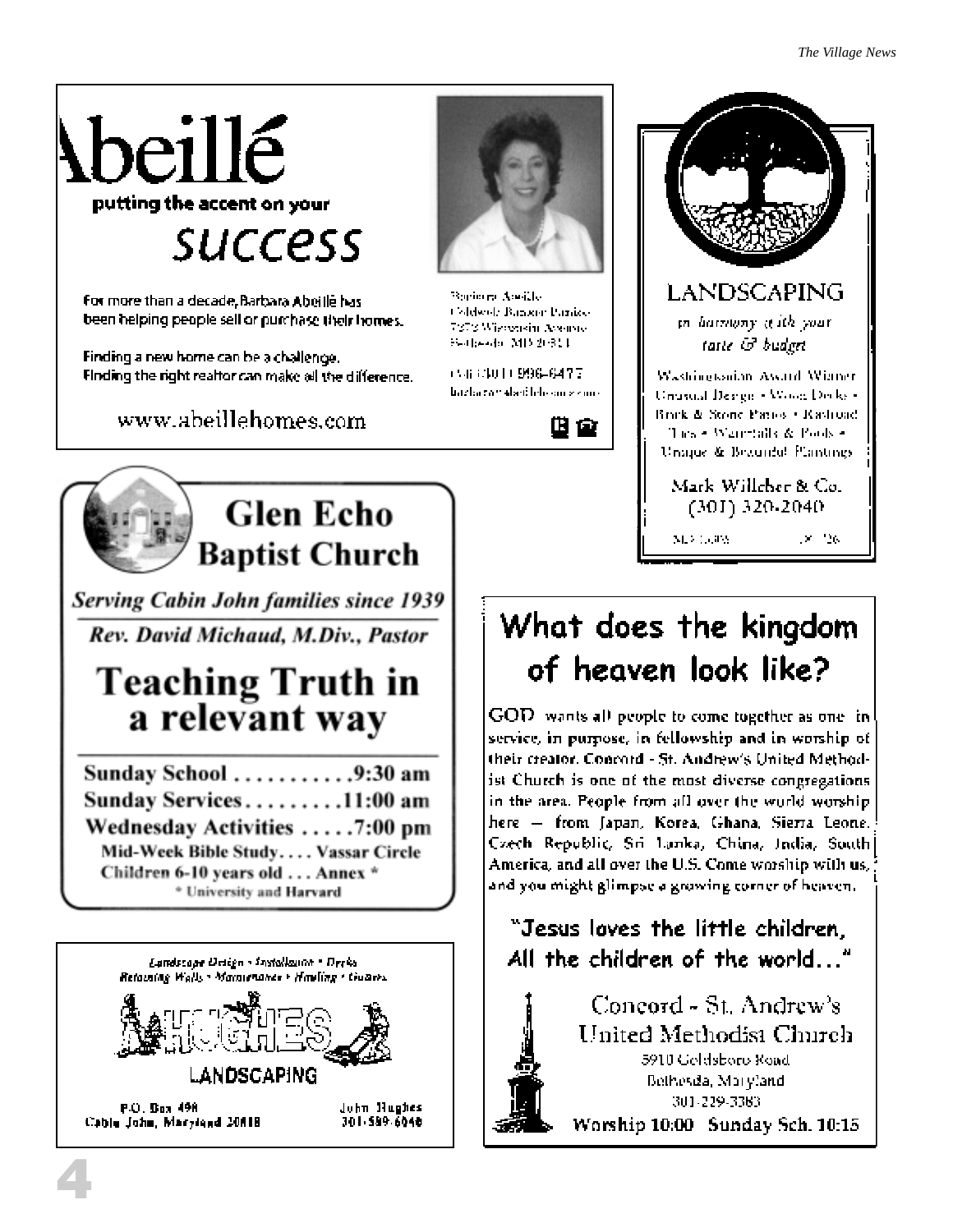DENISE BRITTI cont. from page 3

"My mother realized that something had to be done. She located a private school in Coral Gables, an hour's drive from our house. We didn't have that kind of money, so she worked out a deal where she served as the school librarian in exchange for her three children's tuition. I enjoyed my 5 years at that school, although I certainly didn't fit the mold. The other students were mostly from wealthy Hispanic families; they wore designer clothes and drove expensive cars. My brother and I stood out as the tall, white Americans. My brother was over 6 feet and I was already 5'9" in the 7th grade. We rated pretty high on the dork meter: tall, very pale,

sweating profusely in the heat, and sporting glasses. Thankfully I did well each year, getting straight A's, and I managed to become a cheerleader for the basketball team. To give you an idea of the makeup of our school, all starting players on the basketball team were named Fernandez: Hector, Jorge, Juaquin, Miguel, and Francis and none of them were related!"

"My father's job took him to South America for weeks at a time and my mother was working and going to college to start her undergraduate degree. I'll never forget that I won first prize for my school in the Science Fair, and neither of my parents were

(continued on page 7)



## Looking Back in Cabin John *by Andrew E. Rice*

Interesting Books About Cabin John

#### In my last column I mentioned that, aside from Elizabeth Kytle's classic *Time Was: A Cabin John Memory Book*, I was not aware of any other book wholly devoted to Cabin John. But I was wrong, as Barbara Martin kindly pointed out to me. There is

also *Days at Cabin John* by Edith Martin Armstrong, published in 1958. Mrs. Armstrong's volume is unusual, because it is a book with fictional characters, yet is based on actual incidents that the author experienced as a

resident of Cabin John from the mid-1920's to the early 1950's. As she says in her introduction, "Geographical names are real and the dialect is authentic, but no character is drawn from a single living person…The writer hopes in this manner to present a readable and faithful cross-section of the environment, customs, habits, and folklore of an era of American life that is rapidly disappearing."

*Days at Cabin John* is long since out of print, but there's a reference (non-circulating) copy in the Montgomery County Historical Society Library (42 W. Middle Lane, Rockville). Barbara Martin too has a copy that she has graciously said she would lend to anyone who would like to look at it. You can call her at 301-229-3482.

And speaking of books, there's another book now in the process of being written that will include some interesting material about Cabin John. Last year Johns Hopkins Press published a book about Rock Creek Park authored by Gail Spilsbury. In the course of her research for that book (entitled simply *Rock Creek Park*), she discovered in the Library of

Congress some wonderful drawings of sites along the Potomac River that had been deposited in the Library in the 1940's by Robert L. Dickinson. Dickinson had actually made these drawings during World War I when he was stationed in Washington as Chief Medical Officer for the War Department. He had intended to use his drawings as illustrations for a book he planned under the title *Washington Walk Book*. That book, however, was never written and the drawings were forgotten until Spilsbury brought them to light.

One of Dickinson's sketches portrays the Union Arch (others include Great Falls, Widewater and many additional sites of natural or historic interest), and Spilsbury is now preparing the text to accompany the drawing. Her research into the origin of Cabin John's name has been particularly thorough, and I look forward to reporting some of it in next month's column.

At the moment she is searching for information about the summer (mostly weekend) camps that existed in the early years of the  $20<sup>th</sup>$  century along the Potomac. "All of the camps were rustic, but some had food services, like Trammel's," she says. "People pitched tents or built lean-tos, but it is not clear who the campers were or on whose property their camps were located. And what made the camps disappear?" If you who are reading this column have any knowledge of the camps, Spilsbury would would be grateful if you would contact her. Her e-mail address is spilsbury@starpower.net.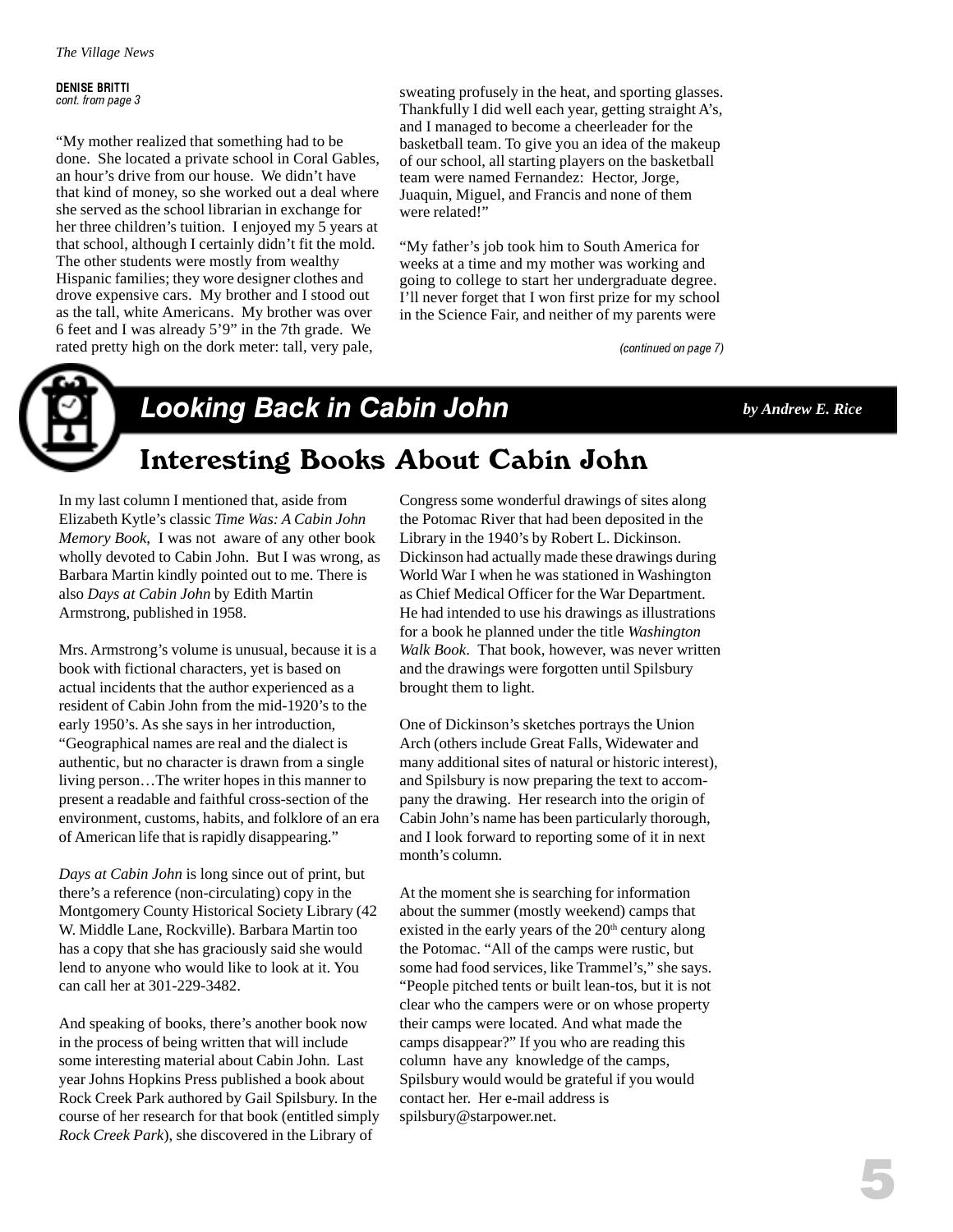

# CJCA News *by Burr Gray*

*The next meeting of the CJCA will be January 27, 7:30 pm at the Clara Barton Center.*

**Next CJCA Meeting Agenda** — (1) Meet new owners of Market on the Blvd, (2) presentation by Billie Wilson (County Rec Dept) on operations/ outlook for Community Center, (3) putting old issues (back to the 70's) of *The Village News* on CJ Home Page, and (4) presentation on the two large developments proposed for the nearby two rock quarries along River Road.

**Formation of Friends of Clara Barton**

**Community Center** – Please contact Burr Gray (burr.gray@alum.dartmouth.org, 703-607-2740 (w)) if you are interested in being part of this group. The group's focus will be to advocate to the County on behalf of the Center and to help with local fundraisers and other events, such as the dance on February 28.

#### Annual December Holiday Party Caps A Year of CJCA Activities



The Annual Holiday Party, held on December 14 was once again well attended by about 110 kids and an equal number of adults. Delicious food (donated by local merchants), lots of drinks and cookies were at hand for the event sponsored by the Cabin John Citizens Association, Girl Scout Troop #3 (consisting of Katie Barnhard, Lorena Clark, and Rachel D'Elia), and the Clara Barton Community Center.

Santa showed up (courtesy of Cabin John Fire Department) to distribute the presents (arranged and bundled as always by Judy Barnhard and the Girl Scouts. The kids crafts was once again supervised by Liz and Lorena Clark, Katy Barnhard, Helen Gurley, Ruth Rabner, and others. A local TV newscaster, who is a brother-in-law of one of the Clara Barton Children Center dads, led the children through the traditional and interactive story about "The House Where Santa Lives."

A very special treat this year was the performance of the Cabin John Choral Arts Club. Denise Britti started this group last year, and the great sound is the result of director Nick Schact's efforts. Susan Roberts played the piano. Jim Gilchrist once again provided the excellent sound system, which continues to make a huge difference. The Christmas



tree was provided by John Hughes and Hughes Landscaping (with the actual selection being done by Reed Martin), and decorated by Gabrielle Herderschee Hunter and the Rabner and Gurley clans. Girl Scout Troop #3 along with Judy and Gary Barnhard organized the room decorations and helped with set-up. The set-up and cleanup crowd consisted of Werner Schumann, Reed Martin, Burr Gray, John Rabner, Andy Rice, Betsy Lawrence and Greg & Maria Whiteaker. Maria Whiteaker also organized the clothing/toy drive for the Childrens' Law Center, which generated two full carloads of items. Oona Stieglitz organized a collection of hotel toiletries that weighed about 40 lbs at the end of the evening. Well done Cabin Johners!

This effort continues to be very well supported by the local community merchants, both with food and raffle items. Food came from the Bethesda Coop (lots of cheeses & crackers – thanks to manager Helen Atkocius ), BB&T Bank (large delicious cake – many thanks to Maija Bauman), Glen Echo Sub Shop (two free sub platters thanks to manager Brad Siegel and transport by Clare Amoruso), plus two other platters that CJCA purchased, plus 12 pizzas purchased at a discount from Pizza Hut. Hanna Wilkoff and Girl Scout Troop #3 once again skillfully handled sales of the raffle tickets which raised a little over \$200 dollars to help offset the event's cost. As supervised by Katy Barnhard, local kids reached into a bowl and picked the winners of the raffle items donated by Hughes Landscaping - courtesy of John Hughes, Market on the Blvd, Clara Barton Center for Children, Eleanor Balaban, Alpine Animal Hospital - courtesy of Dr. Tom Ramirez, Glen Echo Hardware – courtesy of Mike Christopher and Carl Essl, Firehouse Cleaners - courtesy of Mr. and Mrs. Ahn, Kan Pai Sushi – courtesy of Katz Toyota, and the Clara Barton Community Center (memberships to the weight room).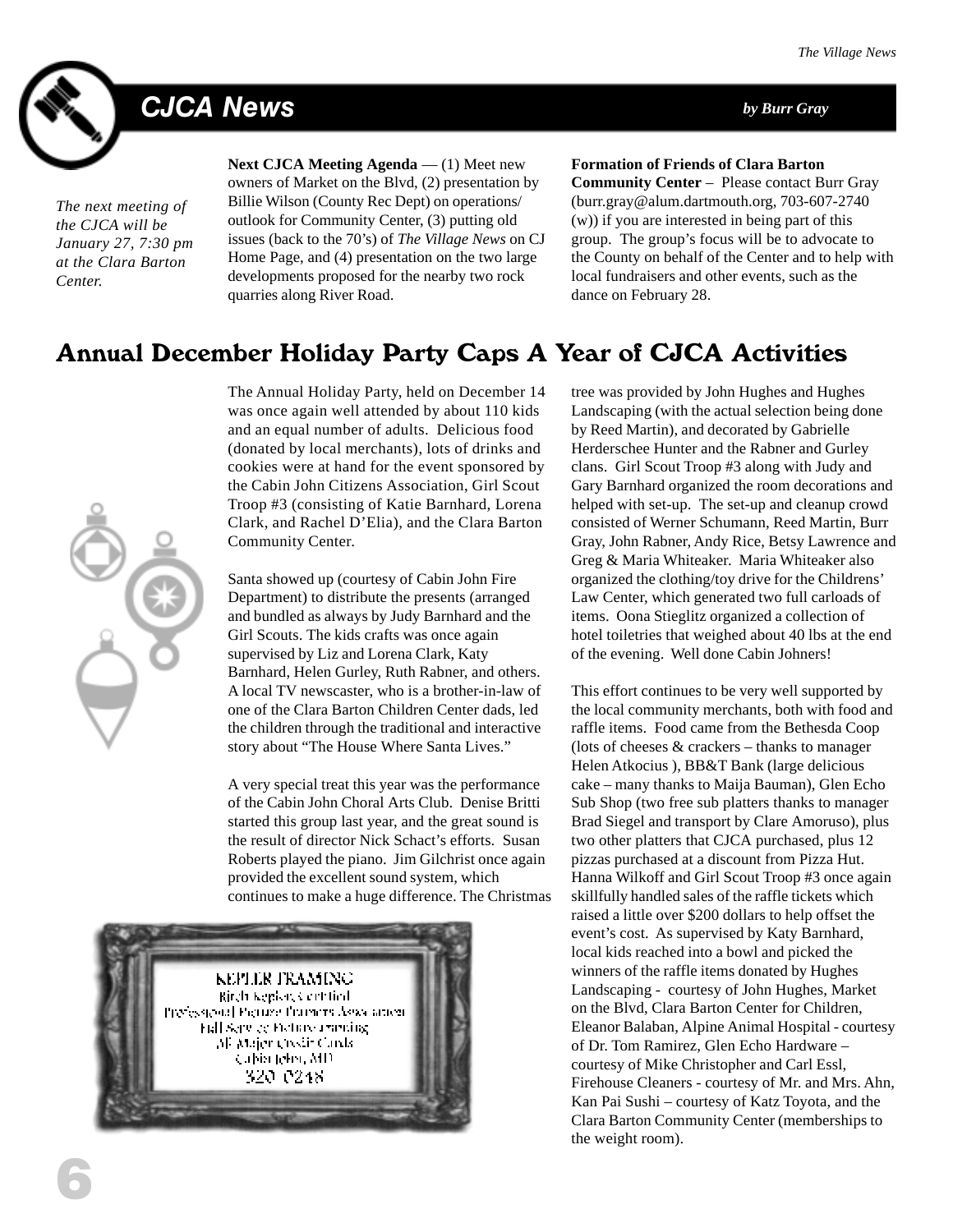#### DENISE BRITTI cont. from page 5

there for my award. I had worked for 2 months training a mouse in a 'Skinner Box' to ring a bell three times. I was learning that I was pretty much on my own."

"My parents' marriage had been deteriorating for some time. They divorced when I was 16. My brother graduated and went into the Army, and my mother moved me and my younger brother, Michael, back to Cuyahoga Falls, Ohio. That was my senior year in high school. What a change! In Florida there were 66 students in what would have been my graduating class; in Ohio there were 800. But now there were kids my height. And as 'the girl from Miami,' I had a certain status."

"But we had almost no money. My mother was now a student at the University of Akron, not working, and we lived solely on alimony and child support. We had a cramped little house. My bedroom was the attic. Since the high school was overcrowded, we went in shifts. I was in the early school shift, beginning at 7 am. In the late afternoons I worked at a Super Chef on the closing shift which lasted until 1 a.m. Then I rode my bike home. It was hard to stay awake sometimes in school."

"More trouble came when Alan, now in the Rangers, had an accident on a jump, and fell 150´, (continued on page 8)







# PATRICIA AMMERMAN

Devoted to providing maximum personal service for all your Real Estate needs!

YOUR CABIN JOHN REALTOR Ñ. **NEIGHBOR** 

# 301-385-7333

LICENSED IN MD, DC & VA FLUENT IN ENGLISH AND SPANISH





7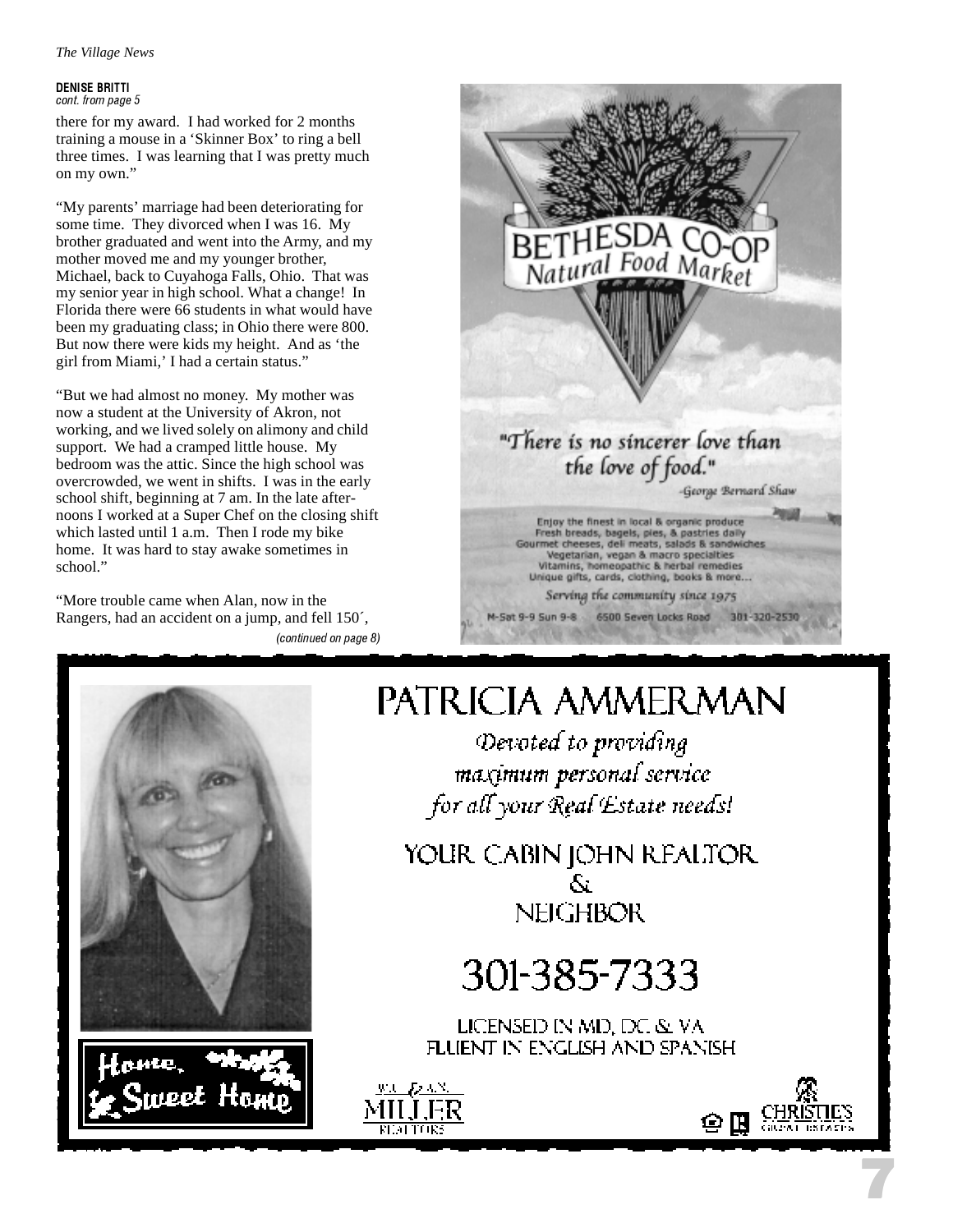#### DENISE BRITTI cont. from page 7

breaking every bone on one side. He came home to recuperate and there was no place for him but the basement. I finally had enough of Super Chef and found a job at Thom McAn's shoe store. There was never much talk about going away to college; my mother asked if I would go to the nearby University of Akron, so that I could stay home and bring in an income. Then on second thought she suggested I move out on my own. So I entered the University of Akron as a freshman majoring in psychology and lived in crowded quarters with a houseful of girls. Finances were certainly strained, but I got into a work-study program in the psychology department." All through high school and college, Denise carried a 4.0 average in spite of everything that was going on.

"By now my father had remarried and I went to Miami to visit him, his wife and two step-children during winter break. His brother, my uncle Theo, was a professor of Architecture at the University of Virginia. My father urged me to stop in Charlottesville on my way back to Ohio. I had always dismissed the idea of a Southern college, but my visit to UVA changed my mind. It was a wonderful place to me. I applied to transfer and was accepted. Again I went into a work-study program in the psychology department and was assigned to the department chair who was beginning a longitudinal study of step-families. We had the task of formulating codes for verbal behavior that could be followed by any interviewing researcher. That brought me into the world of computers and essentially changed the direction of my professional life-to-be."

"My mother had remarried and moved to Texas with my younger brother. Alan had recovered from his injuries and gone back to the Army, where he stayed 22 years until his retirement last year. During the summers, I really had no home to go to, so I stayed at the University and worked in the psych department. I had always intended to go for a graduate degree in psychology, but I had immersed myself so much in it over the years that I needed a break. This depressed me for a time - knowing that my passion to become a psychologist had waned and not wanting to go to grad school. A friend suggested I take a year off, and that seemed a wonderful idea."

"Some of my friends had moved to the Washington area, so I moved in with them in Tysons Corner. I got a job in accounting at Hazeltine in Reston, a company that made computer-based training systems. I knew nothing about accounting but the job I had was just keeping track of travel vouchers and bills. I did the job well, but after 6 months I was extremely bored. I asked my boss to let me do something else, and suddenly I was demonstrating

our systems at trade shows and computer shows. I traveled all around the country and helped set up and run our exhibits."

"By now I had become quite computer savvy, and was at home in the technical world. I changed jobs, going to work for Zenith Data Systems, and almost doubled my salary. Zenith had a huge contract with the Government, and my job was to visit naval bases (in my power suit and high heels) and make presentations to audiences of 40 to 100 people. Then I transferred to Zenith's marketing department, writing proposals for contracts. I got my own apartment in Georgetown, close to Wisconsin and M Street, and felt I was really in the Washington swing. Giving all this up to go back to grad school was not a consideration."

In 1989, a friend persuaded Denise to go on a double date, and there she met John Britti. John, who grew up in Wheaton, had just returned from getting his MBA at Dartmouth. They dated a year and a half, were engaged for another 6 months, and were married at St. Ann's in Friendship Heights in Washington, D.C. The Brittis bought a house on Harrison Street in that same area.

In 1991, Denise changed jobs again, joining NeXT, a computer company founded by Steve Jobs of Apple Computer fame. She was their Federal marketing manager for 2 years, until the company down-sized. Her favorite story about Steve Jobs: "Steve came from California to be the keynote speaker at a conference our office sponsored and by then I was in the company's upper echelon. At the end of the day, we all decided to go out to a restaurant to celebrate a successful show. Steve and my California supervisor elected to ride with me. I had John's car and it was a mess—held together with duct tape, broken passenger seat, banana peels on the floor. I apologized for the car and said it was my husband's. Steve wondered what my husband did. It was a short evening because Steve had a terrible cold and I drove him to his hotel early. In my next paycheck there was a raise. I asked my boss and he said he didn't know anything about it but would check into it. Turns out it was for a 'car allowance' (not normally given to marketing managers) which could only have been authorized by Steve!"

In 1993, daughter Corinne joined the family, and 3 years later came son Jake. By now Denise was working part-time for Blacksmith, a software development company, as Director of Marketing. "When I joined the company there were 6 employees. Seven years later we had 70 people. I loved every minute of my work, and it was a sad day in 2001 when the dot com collapse shut us down."

Denise and John found their home on Seven Locks Road in 1998. "We were just driving by and saw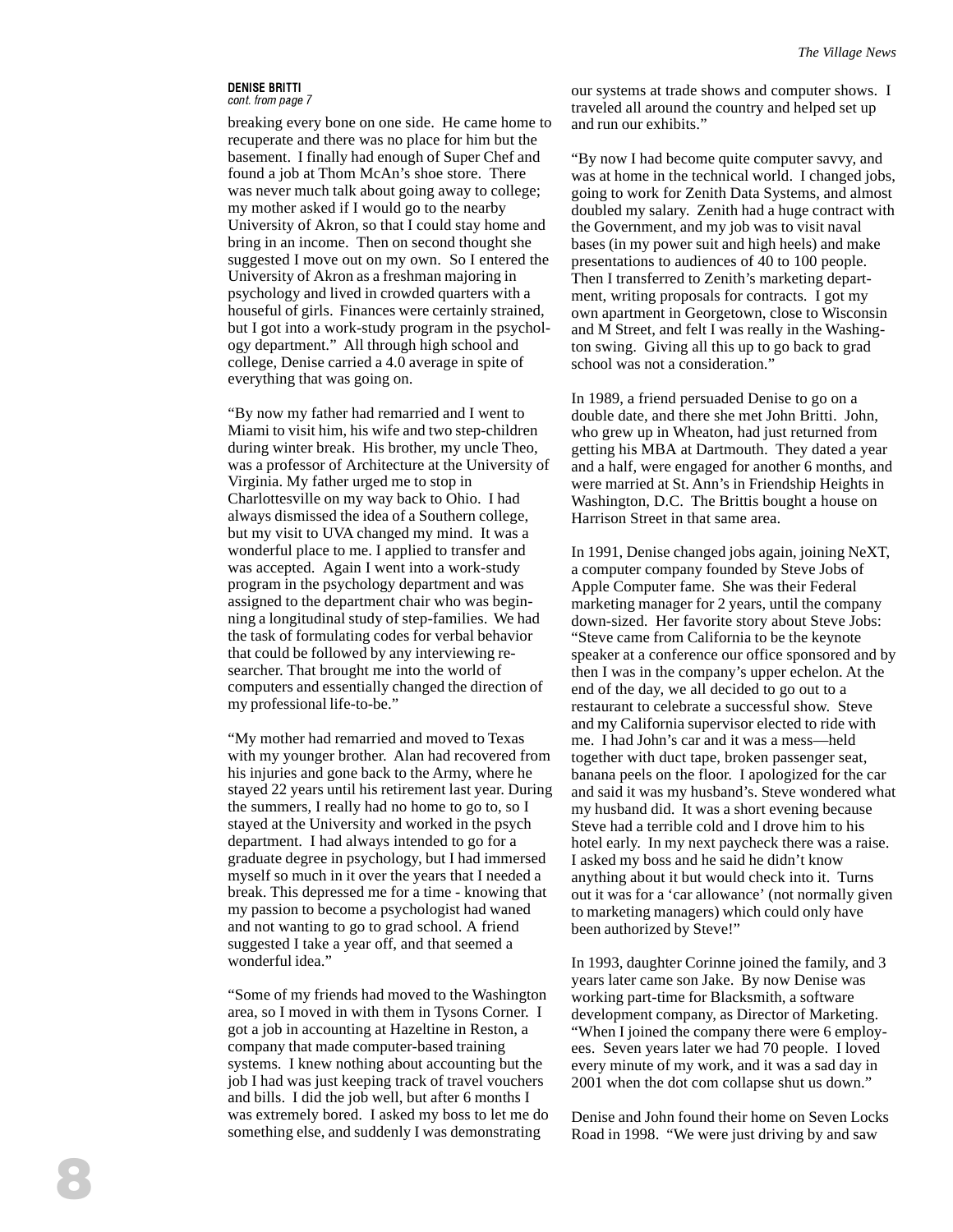the For Sale sign. When we saw the backyard and all the space, we were sold. We are so happy here. The neighbors are friendly, the kids are getting a terrific education at Bannockburn, Seven Locks Park joins our backyard, the Cabin John Creek trail is right across the road. It couldn't be better. Our family enjoys hiking and bicycling together and this area is wonderful for those activities."

Denise has found circles of friends here. With Corinne and Jake at Bannockburn, she has friends among the school moms, some of whom meet regularly in a sewing group, and friends among the dog-walking group which she and Pam Zilly organized to exercise their dogs from 9 to 9:30 every morning on the soccer field of the park. Denise walks two dogs—their golden retriever and their cocker spaniel. She also belongs to a critique group of women interested in writing children's books. "I have ideas for children's manuscripts, especially stories from my parents' experience growing up in occupied Holland, but I've found that getting a publisher is a very hard barrier to cross. So we get together, share our books-inprogress, and suggest and encourage."

And now her latest "group" is the Cabin John Choral Arts group, which she and Stacy Kinkaid started a year ago. "I like to sing. I sang in the Methodist church choir in Florida, and co-directed a youth choir in Akron. And I was missing that. I knew there were many artistic, talented, interesting people in Cabin John, so I put an ad in the *Village News*, hoping to get maybe 8 people, and right away we had 20 responses. And more kept coming in. My neighbor, Nick Schacht, has had a lot of experience with singing groups, and I persuaded him to be the director. Susan Roberts agreed to be our accompanist and we started meeting in February 2003 at the Episcopal Church of the Redeemer in Glen Echo. There are now 45 people who either sing regularly or want to in the future, but we're averaging almost 20 every rehearsal. Since our performance at the Community Center holiday party, I've heard from other interested singers." The chorus adds another bond to our town.

John Britti is now an executive with Capital One, a credit card corporation. Denise's current personal/ professional venture is interior decorating. With remarkable skill at sewing, a creative sensibility for artistic combinations, and a fine eye for color, she is—at the urging of many friends—launching her own business, Beautiful Decors, Inc. "I've always loved decorating. Wherever I've lived, I have enjoyed fixing up and doing over. Any place I moved from has sold very well, partly because I've made it look good. Now I'm learning all I can about the business end."

For this I-can-do-it woman, her new career can't help but be successful.

#### New Look for Village News

With this issue, *The Village News* welcomes a new volunteer – Tim Weedlun, to a newly created position – Layout Editor. Tim has agreed to share his talent to make our community paper look better than ever. A Cabin John resident for 6 years, Tim works as a graphic designer for Pearson Government Solutions in Ballston, Virginia. The rest of the volunteers who contribute to, manage and distribute *The Village News* thank Tim for stepping up to this challenge with a fantastic new layout design. We welcome your comments on the new design, and are always looking for your suggestions to make this paper an informational and entertaining part of Cabin John public life. Send email to:

heidiblewis@earthlink.net or mail to PO box 164, Cabin John MD 20818. *—Heidi Brown Lewis, editor*

#### CJ Choral Club Starts New Year Singing

Cabin John's community choral group is starting their second year and is extending a welcome to anyone interested in singing. The group meets a couple of times a month on Sunday evenings at 7:30 pm at the Church of the Redeemer in Glen Echo. We welcome all ages and singing voices to join us for a wonderful evening of harmonizing. No try-outs necessary. Please call Denise Britti for more information 301-263-0511 or denise.britti@verizon.net.

#### Important Blood Drive Set For February 1

The first community Blood Drive of 2004 will take place on Sunday, February 1 at the Clara Barton Community Center in Cabin John. Please contact Cabin John resident Karen Melchar (ardenroad@mac.com , 301-229-9049 (h)) ASAP if you are willing and able to donate blood.

As usual, we need to sign up 55 donors in advance in order to have a successful blood drive. The time slots (done at 15 minute increments) are from 10:00 - 3:45 p.m. The need for blood is always urgent, especially in winter when colds and sore throats reduce the number of donors.

The entire process takes a little over one hour if you have a reserved time slot. Also, we would like to have 5 or 6 volunteers to staff the sign-in desk for a one-hour period each. Even if you can't donate blood, please let Karen know if you can help at the desk. Even if you are not certain, sign up and try to make it, or just drop in on February 1. Hope you'll participate if you are eligible.

Eligibility - People who can donate are, in general: people in good health, 17 years or older, and weighing at least 110 lbs. People who can't donate are: (1) people who received a tattoo one year prior to the date of donation, (2) most people taking antibiotics, (3) most people taking blood thinners, (4) most people who are not feeling well, have a cold, or sore throat, (5) people who have a temperature at the time of donation, (6) people who have been in England for a total combined period of 3 months from Jan. 1, 1980 to the present, and (7) people who have been in Eastern or Western Europe for a total combined time of 6 months or more since Jan 1, 1980, (8) people who have had cancer, (9) people who have traveled recently to certain South American countries where malaria exists. Call 1-800-272- 2048 if you have any questions regarding eligibility. Please read carefully the above restrictions affecting those people who have spent a fair amount of time in Europe. Better to find out ahead of time if you are eligible to give than to get to the event and be disqualified. Blood is in short supply as usual. It saves lives! Please give.

9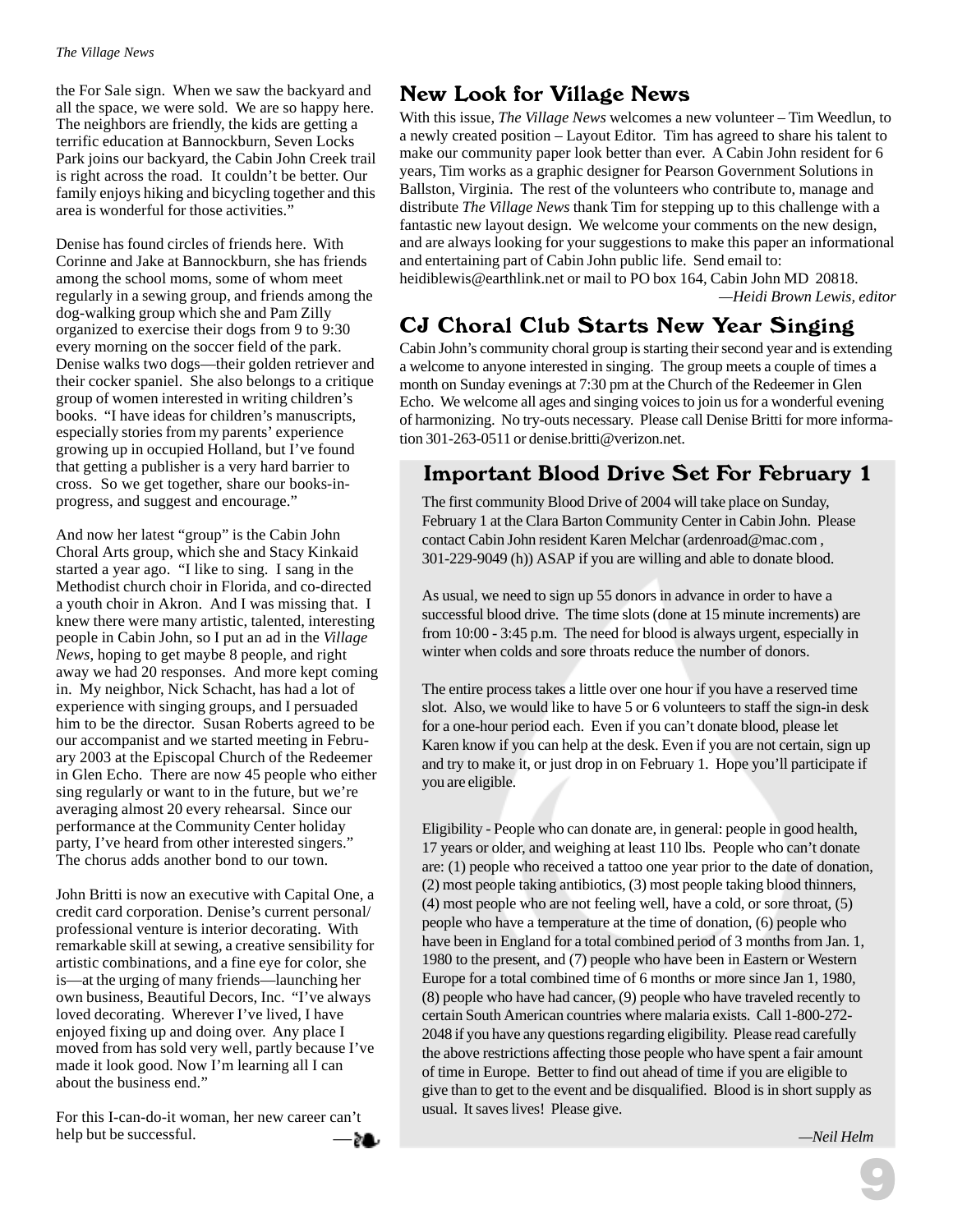

229-7990

### **Neighborhood Services**

**MUSIC LESSONS VIOLIN, VIOLA AND PIANO STUDIO**. All ages, all levels. Ensemble workshops. Vera Dolezal. 301-229-5685.

**ENGLISH TUTORING.** Grammar, composition, vocabulary, reading, organizational and study skills. Specializing in middle and high school levels. I'm a teacher who loves to teach! \$40/hr. Catherine Kapp 301-320-5656. Conveniently located in Cabin John.

**CHILD CARE.** Licensed Family Day Care. 16 yrs. experience, references. Call Siew at 301-320-4280.

**GET THE STRESS OUT!! MASSAGE THERAPY**. Receive a soothing Swedish/Deep Tissue Massage in your own home. Only \$75.00/hr. Gift Certificates available. Call Dominique @ 301-263-2783; 301-728-5367 (cell) or Racerdom@AOL.com

**CABIN JOHN DOG WALKS & PET SITTING:** Pet sitting for all your pets and midday walks for your dogs. To keep your pets safe, happy and healthy please call 301-257-1076.

**CABIN JOHN AMERICAN-CHINESE UNITED METHODIST CHURCH** 7703 MacArthur Boulevard. Mixed cultural and traditional background, American and Chinese united in worshiping and serving God together. Residents of Cabin John and surrounding areas: you are warmly invited to share with us. Come and experience the Blessings!!!! English service 10:00 AM, Chinese service 11:15 AM on Sundays. Fellowship groups meet on Fridays at 8:00 PM for youth, young professionals, families and children. Call church office [Rev. Hii] at 301-229-8233.

Letter to the editor

Good Morning!

There comes a time in everyone's life that one must do what they are not quite ready to do. This happened to me this summer when I realized that it was time to sell "The Market". I had thought that I would pass it on to Frank, but this was not to be.

Frank and I were blessed to have a fantastic, dedicated staff; we are like family. Had it not been for these employees "The Market" would have never been the success it is today.

Enough cannot be said about the community of Cabin John and the surrounding areas. The support that we received during these last ten years was outstanding and much appreciated. As many of you know I like to talk, maybe we always didn't agree but we respected each other's point of view. I will certainly miss these conversations. Frank and I have made many friends and value these relationships.

It is hard to say good-bye to something that has been such a big part of ones life for so many years, but since I am not getting any younger I feel that this is the right decision. The new owners will be working hard to continue the excellent service that you have known. I am certain that they will receive the same support from the community and customers that were given to Frank and I.

We would like to thank you again for your friendship and loyalty. You will not be forgotten, please keep in touch.



Sincerely,



*The Osborn Family Ralph Osborn email - jnrosborn@mindspring.com Frank Osborn email - fjosborn@hotmail.com*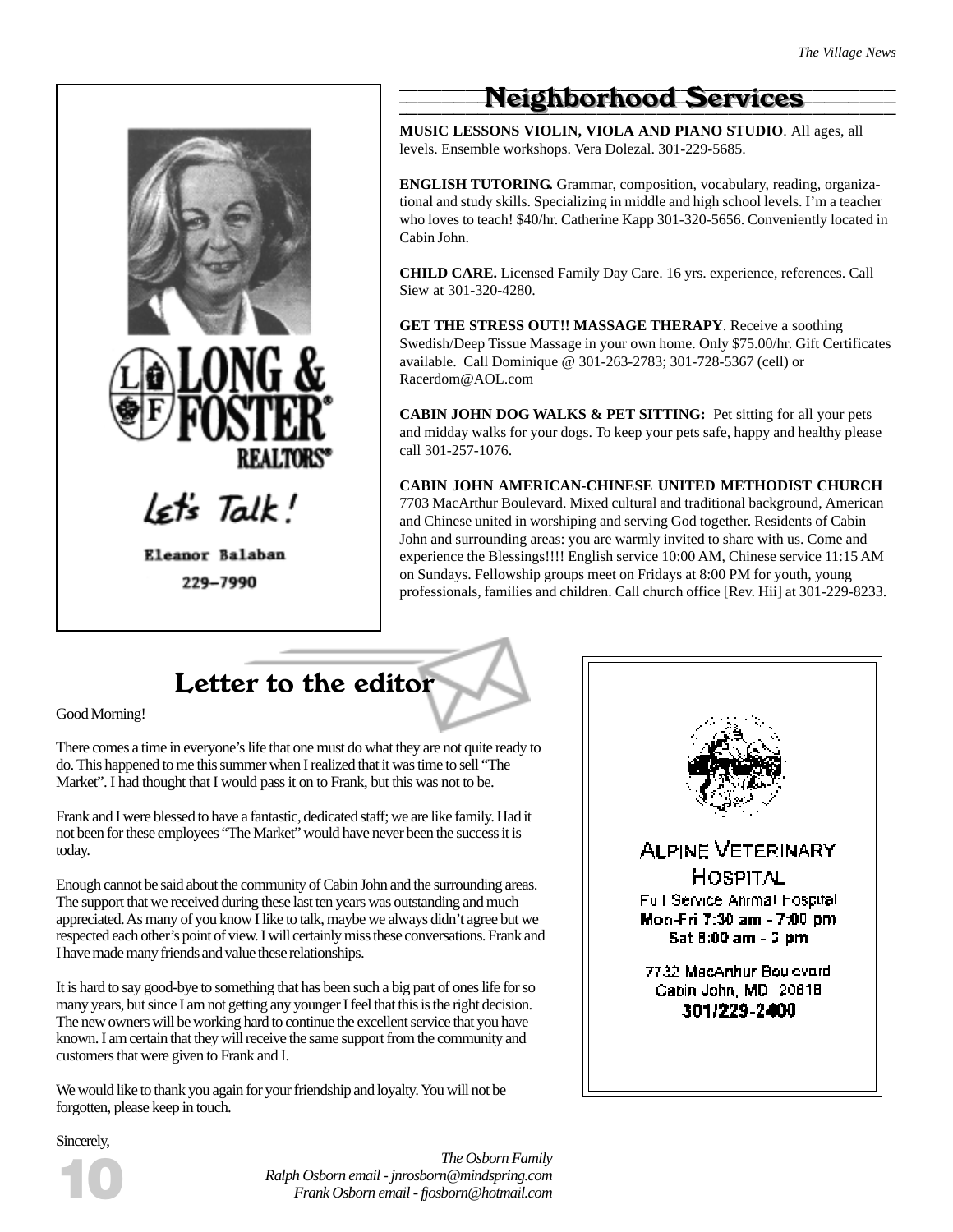#### Administrative Appeals Hearing On Captain's Market Building Permit Wednesday February 25

At 1:30 pm at the County Council Building (100 Maryland Avenue), there will be an administrative appeals hearing on the building permit granted to the Captain's Market for its recent expansion.

In several letters to the County from the Citizens Association and community architect Elliott Gitlin, questions were raised about the county ignoring several of its zoning ordinances in granting the permit to more than double the square footage at the Market. None of these questions and concerns were addressed or answered satisfactorily by the County Zoning Office.

On Wednesday February 25 in the Davidson Memorial Hearing Room, there will be an Appeal Hearing (case #A5959) to consider the issues raised by Elliott and the community regarding the County's granting a building permit (#282397) to the Captain's Market. If you want to attend the hearing and need a ride, please contact Helen Daniel (301-229-1521). If you want to write your support, address your letter to:

The Montgomery County Board of Appeals 100 Maryland Avenue, Room 218 Rockville, Maryland 20850

*—Helen Daniel*